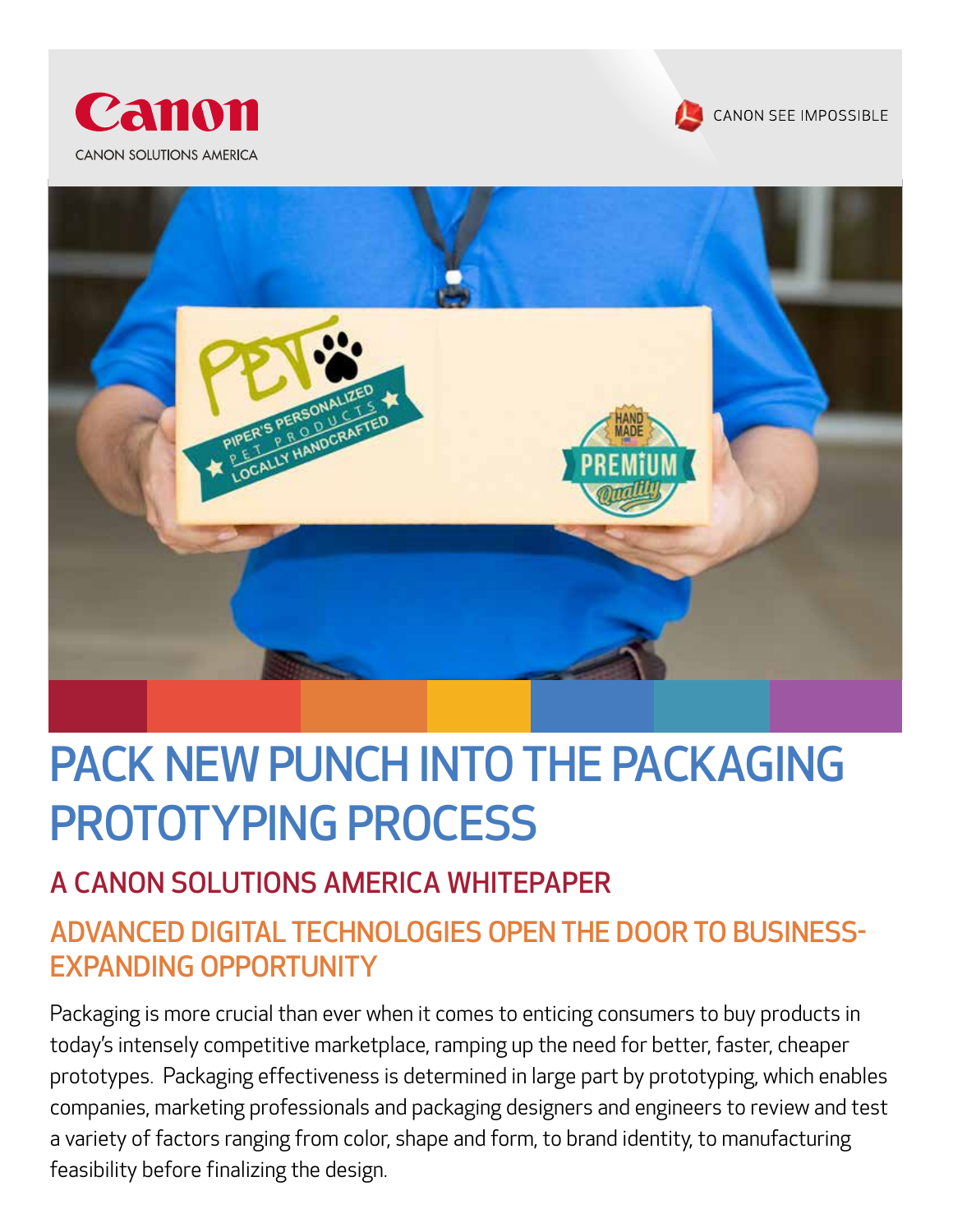

In many ways, however, the current typical package prototyping process is less than ideal. Often, packaging designers and manufacturers are either cutting paperboard with a razor or possibly a digital sample cutter as they determine the structural design. Once that is decided, the graphics are printed on another device such as a proofer, small offset press, inkjet or color laser printer. The graphics are applied separately before or after cutting.

This time-consuming, labor-intensive approach is prone to error and often delivers low quality packaging prototypes that may differ significantly from the final product. To complicate matters further, multiple prototypes are frequently required for numerous focus groups, brand managers and others who need to evaluate the latest design iteration. The lengthy prototype process and related costs may limit the number of prototypes possible and can even delay final production.

The good news is that these challenges can translate into business-expanding opportunity for commercial printers prepared to transform the package prototyping process with the right digital printing, cutting and software technology.

#### GOOD THINGS COME IN PROTOTYPE, SHORT-RUN AND CUSTOMIZED PACKAGING

Think about it – just about every item sold requires some type of packaging. So it's no surprise that packaging is a large, established, relatively stable industry that offers plenty of opportunity for printing businesses willing to think a bit outside the box. Or, more specifically, for those willing to get creative – and smart – about digital printing of prototype, short-run and customized packaging.

A new report, "The Future of Digital vs. Offset Printing to 2022," predicts that digital printing of packaging will grow more than 20 percent over the next five years. Several factors are expected to fuel this growth, especially in prototyping and short run customization:

- To keep products competitive, packaging designs change frequently. This creates steady demand for prototypes.
- Interest is booming in customization and personalization of packaging for different markets. To name just a few, packaging for different languages, microbrews and serialization of drugs or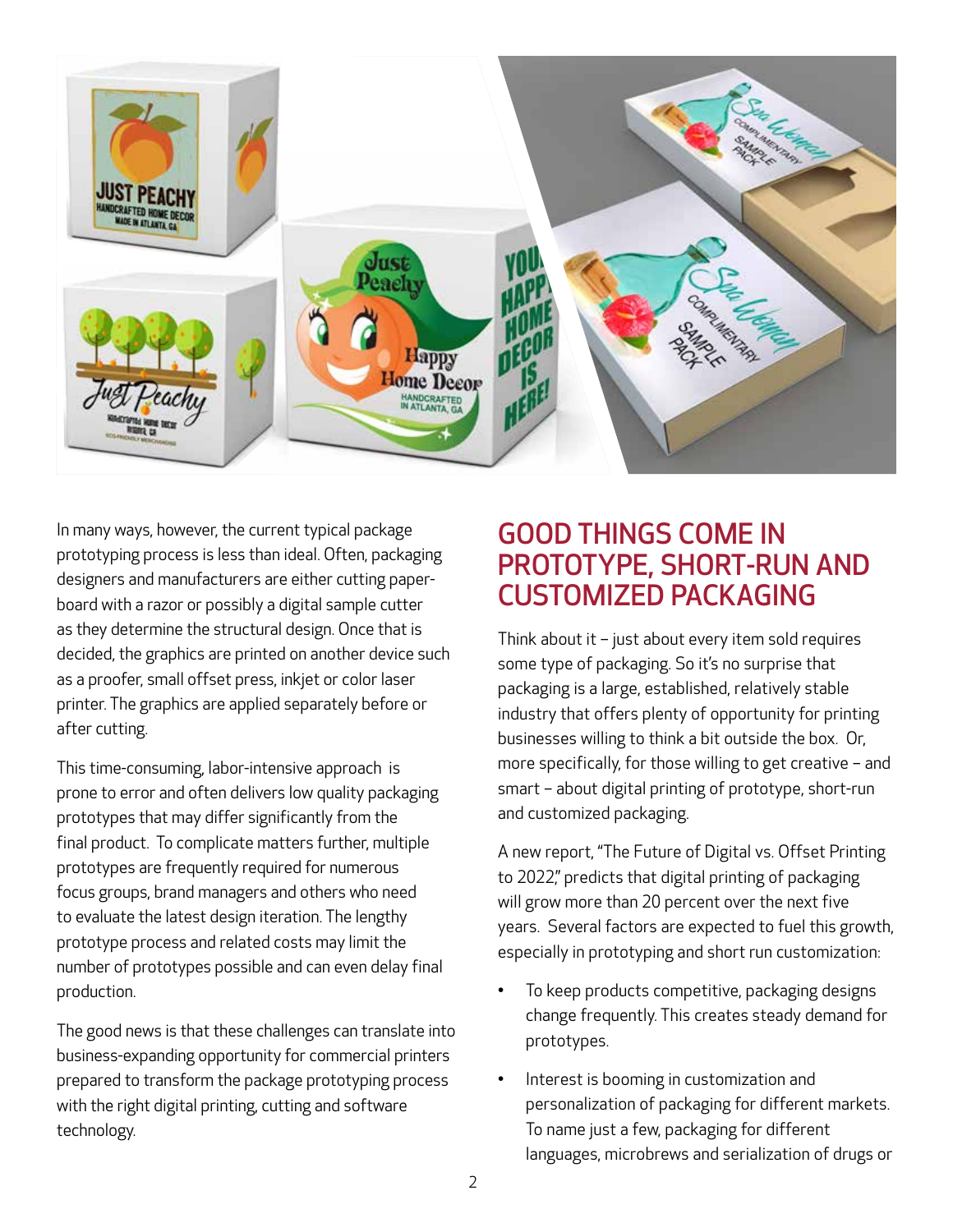

food for safety reasons all benefit from the ability to food print short, cost-effective runs.

- The desire for quick turnaround on products related to special events such as the Olympics, the Super Bowl, music festivals or regional celebrations spurs additional need.
- The need for rapid or virtual prototyping used for situations such as customer focus groups, where a series of high quality packaging prototypes can be created for evaluation or feedback before an ultimate design is chosen. In these situations, high quality digitally printed prototypes need to be created quickly and cost-effectively.

#### CUTTING TO THE CHASE: DIGITIAL TECHNOLOGY ADVANCES RESHAPE THE **POSSIBILITIES**

Advances in large-format digital printing technologies are game-changers when it comes to creating packaging prototypes. Packaging designers generally outsource

prototyping because they rarely have the space or budget to purchase the necessary equipment onsite, which means investing in the right mix of printing and cutting hardware and software can pay big dividends for commercial printers.

With the ability to speed turnaround, reduce costs and improve quality for packaging prototypes as well as handle custom printing jobs or cost-effective short runs for test marketing or special events, you can better serve customers, helping to build relationships and generate future business. In addition, higher quality prototypes can result in more business for your big presses, while digital printing of prototypes frees up your offset presses to handle other jobs.

Here are the key components you need to capitalize on this opportunity:

A high-quality flatbed printer. Flatbed printers use a stationary table where the print gantry moves over the media rather than moving the media under it. With the stationary table, you can count on precise registration and avoid distortion problems in the cutting stage.

The original flatbed inkjet printers eliminated the time, labor and risk involved in the print-mount-laminate-trim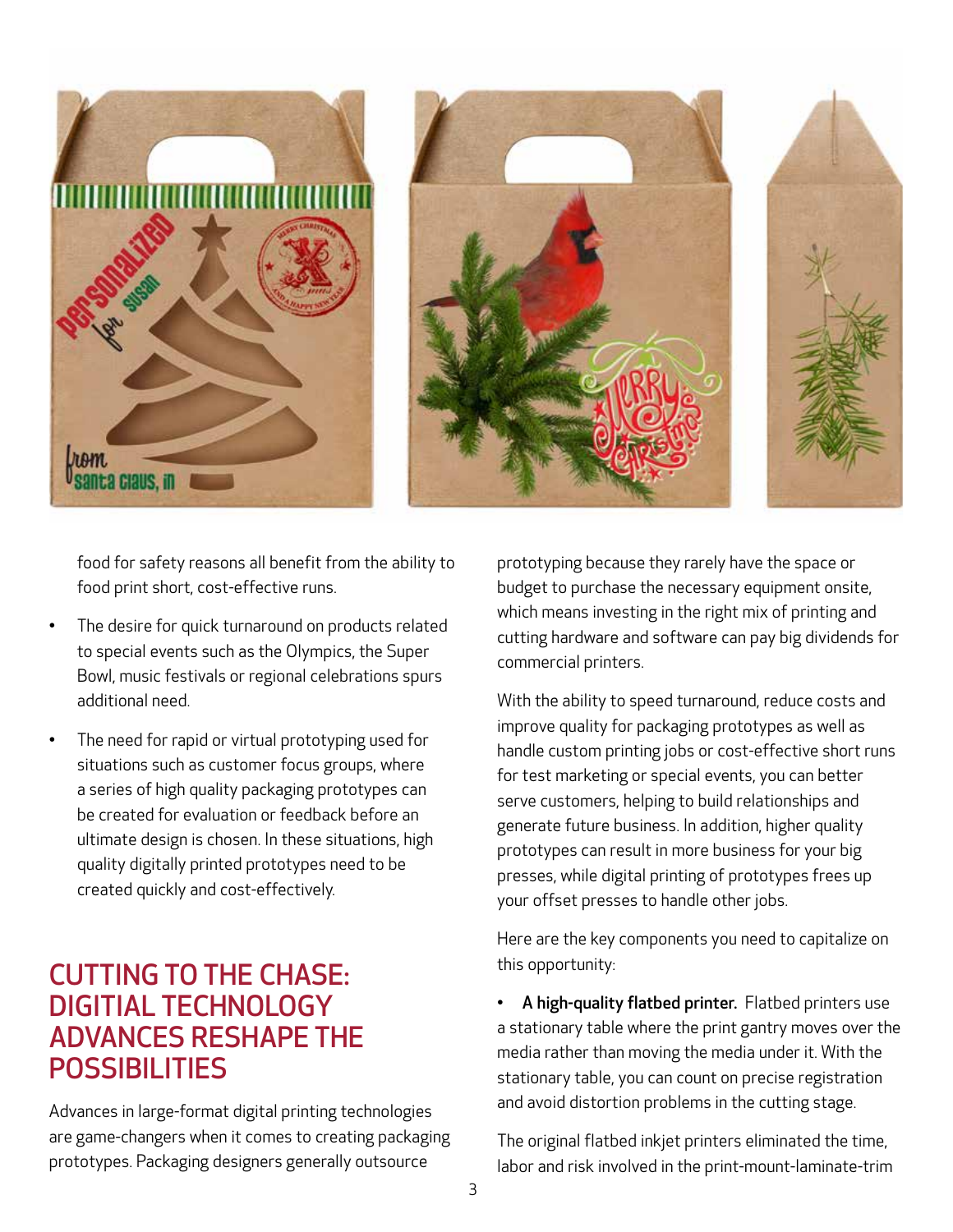

prints onto boards. Graphics shops looking for a competitive edge quickly recognized flatbed printers as "must-have" devices.

Meanwhile, digital UV inks and grayscale printhead technologies rapidly advanced, replacing solvent inks which were durable but posed potential environmental issues. Next-generation UV flatbed printers became the fastest growing segment of the digital printing market.

Today, available UV flatbed printer options provide an exceptional color gamut and easily handle irregularly shaped or precut items of various sizes, up to 4'x 8' sheets. Flatbed printers that offer the ability to print onto roll media can be particularly beneficial for printing prototypes that use both rigid and flexible substrates, assuring the client the same color fidelity and high quality no matter which media is used.

Selecting a flatbed printer with white ink capability is also valuable because it enables you to print prototypes directly onto colored or clear media and substrates.

• A digital cutting system. This system should include a robust cutting table paired with software that automates image nesting and streamlines workflow. The cutting table should include a wide variety of easyto-use tools for cutting, creasing, routing and trimming —a smart investment across the board, not just for creating packaging prototypes.

The software system will enable you to confirm the cutting and creasing tools are assigned to the correct lines, or make necessary adjustments. It will also automatically and intelligently nest shapes for optimum fit on the selected sheet size.

### GET THE WORD OUT—AND BOLSTER YOUR BOTTOM LINE

Marketing professionals, product designers and others in the creative community may not be familiar with how digital technologies can change the way they design and work. To make the most of these new digital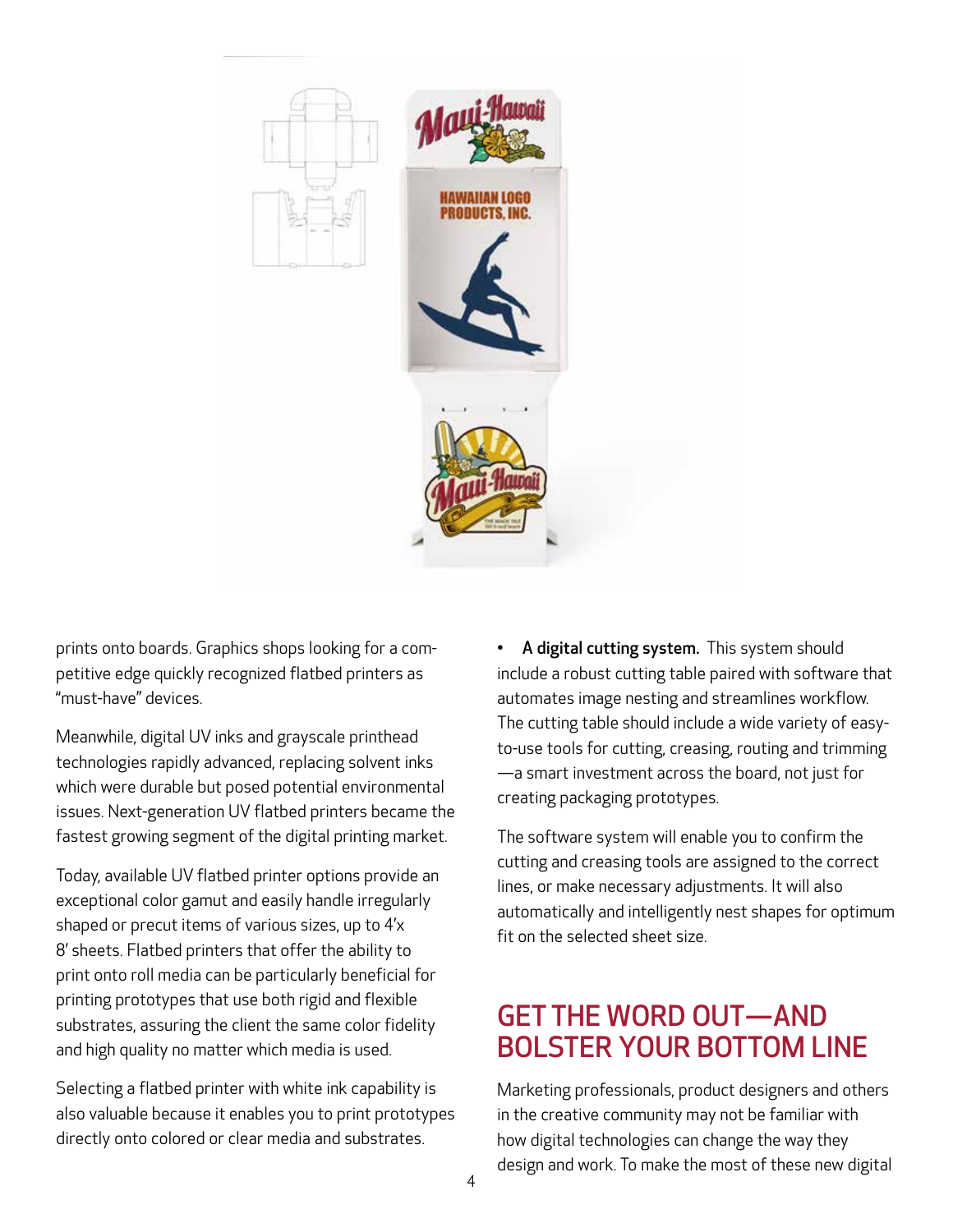

capabilities, you have to educate your customers about the technology's potential to create high quality prototyping that helps them optimize consumer appeal, support informed decision-making, and save time and money.

In a visual business like printing, seeing is believing – so help your customers reimagine the possibilities by showing them what you can do:

- Create eye-catching packaging prototype samples using cutting-edge digital equipment
- Showcase your work—and your equipment—by inviting customers to an open house at your facility
- Use direct mail, email, social media and your website to highlight your expanded, value-added capabilities and the samples you've created
- Quantify and highlight how end-users can save time and money

There's no better time than now to see how advanced digital printing technologies can make a world of difference for your customers who need packaging prototypes or customized and personalized printing – and, at the same time, open the door to a world of opportunity for expanding your business.